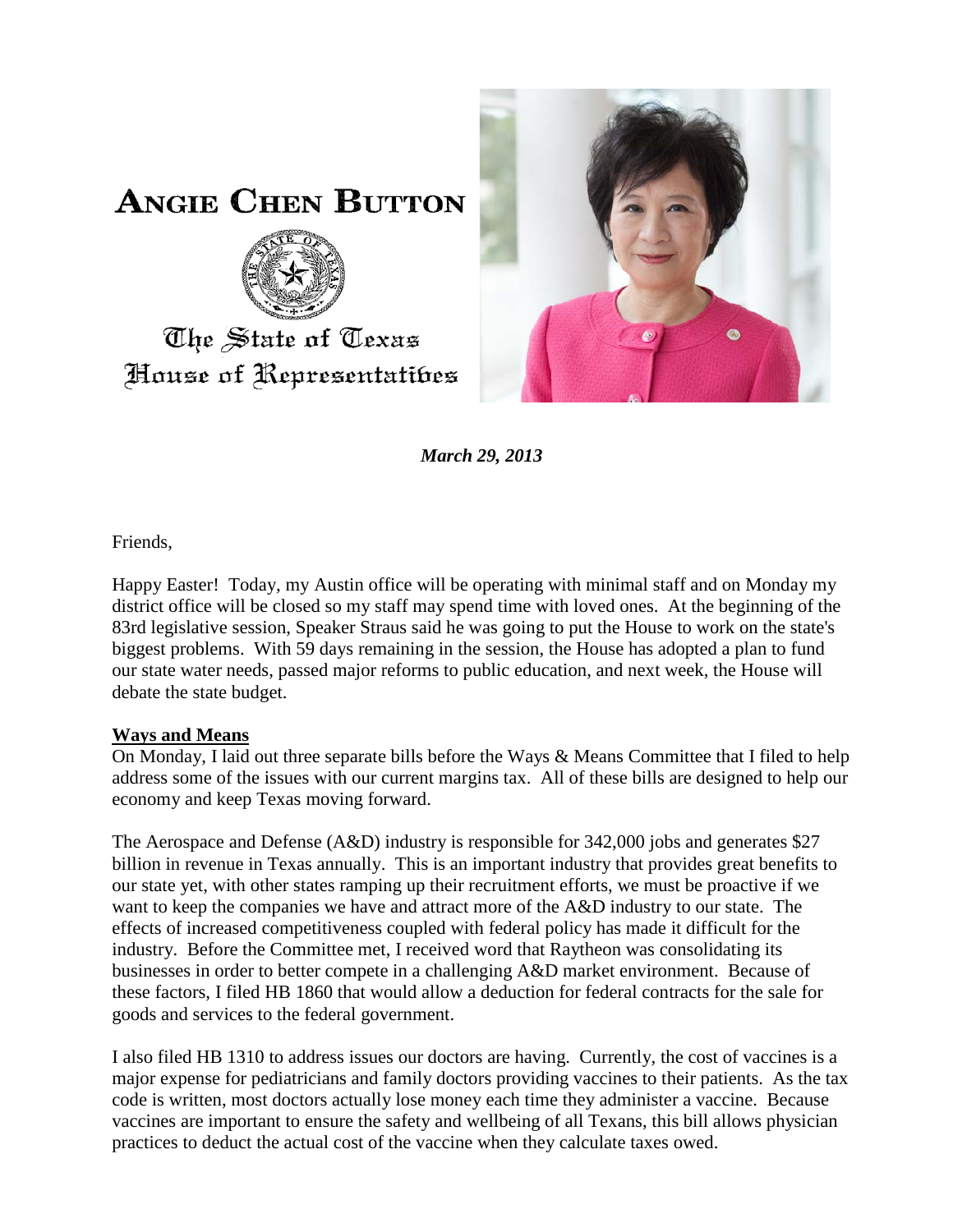Accepting credit and debit cards as a means of payment is a necessity for almost every business in the State of Texas. Anytime a credit card is used at a business, the credit card company turns around and charges that business for processing the transaction. Texas is one of ten states that prohibits merchants from surcharging customers to defray costs associated with accepting credit and debit cards. Currently, credit card fees are a major expense for Texas businesses with the average fee for accepting a debit or credit card equaling between 2 and 3 percent per transaction. For sales of gasoline and diesel fuel, these fees equal between 4 and 7 cents per gallon. In order to help alleviate the burden on many of our small businesses, I filed HB 1579 to permit costs attributable to the acceptance of credit cards and debit cards as a means of payment to be considered a cost of goods sold for determining tax liability.

All three of these bills were discussed in committee and were left pending as we continue to hear bills that will impact the margins tax. I am confident that we will be able to make some changes to the current system that will have a positive impact on businesses and our state economy.

## **HB 5 - Public Education**

Tuesday, after a long day of debate, the House passed HB 5 with great bipartisan support. The bill enhanced school accountability by implementing a new school rating system. Schools will be measured with more understandable labels of A, B, C, D, and F and will be rated on academic performance, financial stability, and community and student engagement. HB 5 expanded the courses and curriculum offered to students. It gives students more flexibility to explore their individual interests as they prepare for higher education or the workforce. I offered two amendments that were unanimously adopted that would expand computer and technology courses offered and promote the use of technology in schools. The bill also reduced school's dependence on standardized testing and scaled back the reliance on end of course exams. Since I was first elected to office, parents, teachers, students, and school administrators have all spoken to me at length on testing and how we are requiring too much. I was proud to vote for this important piece of legislation.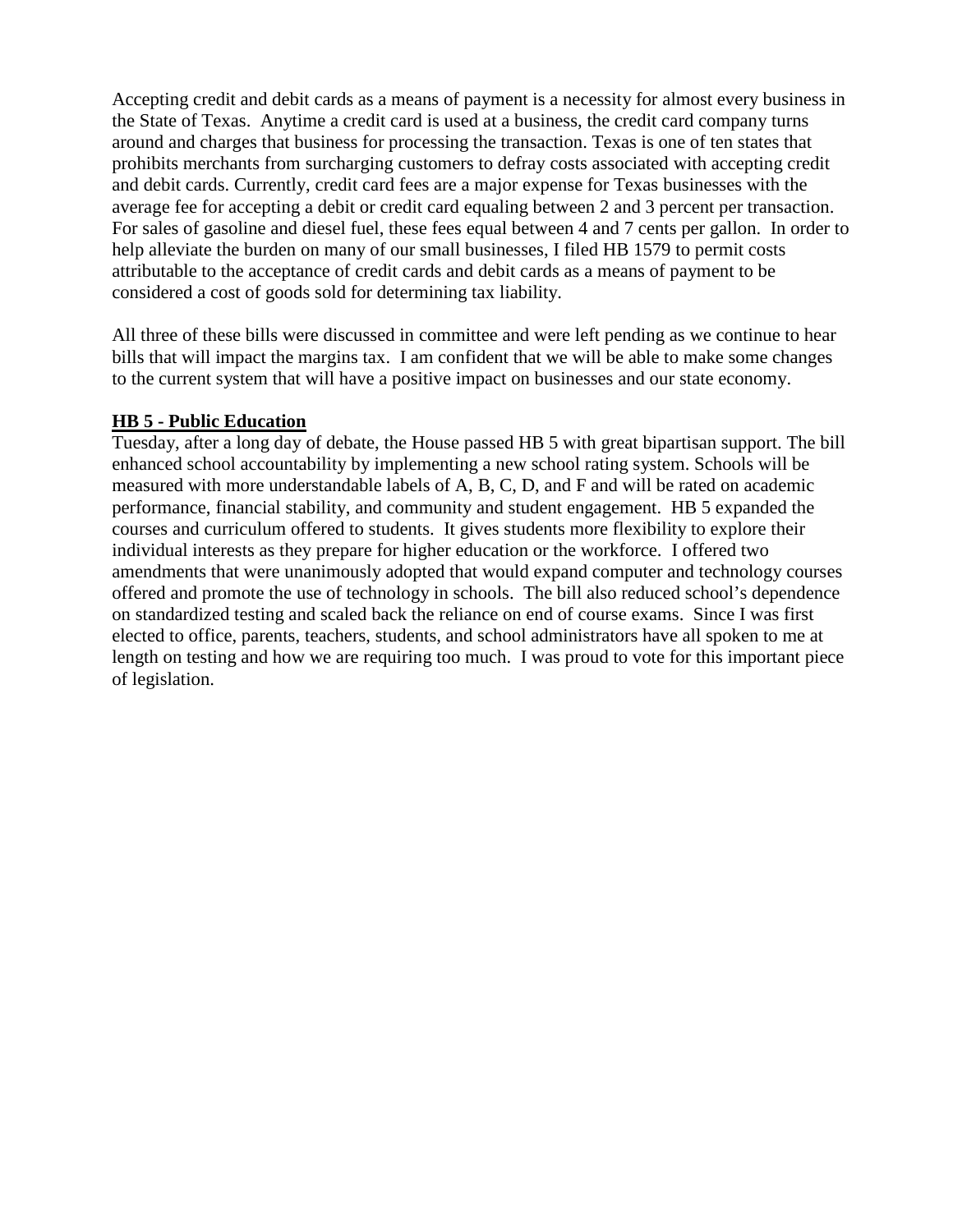

**Here I am pictured with GISD School Board President Linda Griffin and Board Assistant Secretary Rick Lambert, who visited me on Wednesday.**

## **HB 4 - Water**

In the midst of a prolonged statewide drought, all of us in North Texas are very aware of the importance of water to our state and the need to plan for our future. Wednesday, the House debated HB 4 that will create the State Water Implementation Fund for Texas (SWIFT). SWIFT will be the funding mechanism for the state's water plan. The legislation specifies that at least 20% of SWIFT funds used in any biennium must be for water conservation, reuse, or education. After a full day of debate on the bill, it passed with an overwhelming majority. Thank you to everyone that sent in their own views on this important piece of legislation. I appreciate all of the input and interest that you have shown in your state's future.